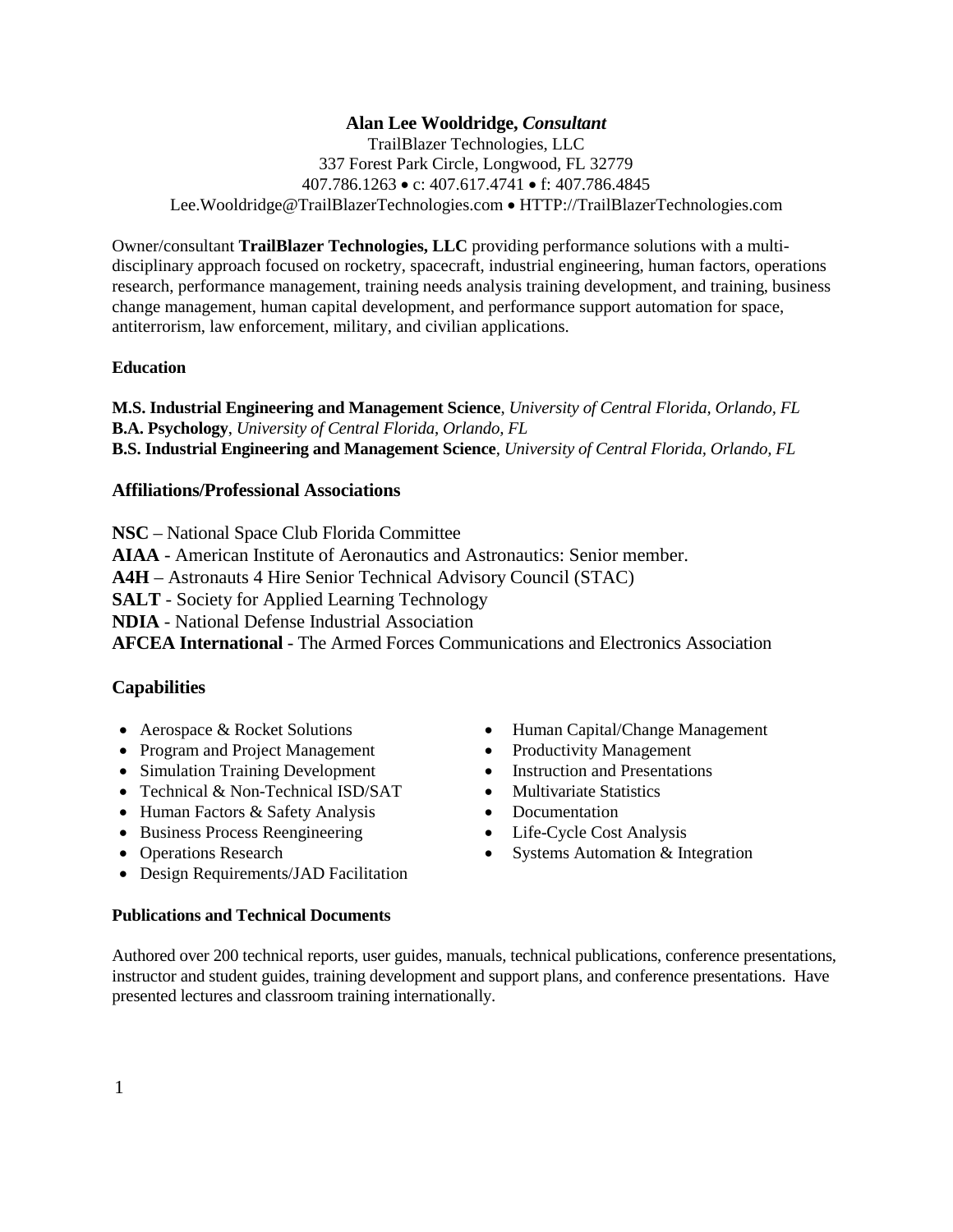### **Clients**

- NASA/MSFC
- NASA / Rockwell Shuttle Operations Company
- NASA/Lockheed Space Operations Company
- Department of Homeland Security Customs and Border Protection
- Defense Information Systems Agency (DISA)
- Defense Commissary Agency (DECA)
- Defense Security Service (DSA)
- Air Force Space Command
- Air Force Human Resources Laboratory
- Naval Training Systems Center
- U.S. Treasury Department, Denver Mint
- U.S. Department of Transportation Federal
- US Marine Corps
- US Forest Service
- Deposit Insurance Corporation
- Defense Acquisition University
- RocketStar
- PerformTech Inc.
- Federal Aviation Administration
- National Highway Traffic Safety Administration
- Florida Department of Law Enforcement
- Coca-Cola Corporation
- AT&T Bell Laboratories
- Vertex Solutions, Inc.
- Star Mountain Inc.
- Abraxas International
- National Coal Corp.
- Litigation Research
- Grumman Aerospace Corporation
- Sikorsky Aircraft
- University of Central Florida
- General Physics Corporation
- SPAR Aerospace Ltd.
- Eduplus, Ltd.
- Pal-Tech, Inc.

### Professional Experience

### **SmallSat Society (2015 – Present)**

### *Vice President, Technical Director*

Technical advisor and coordinator to provide scientific and liaison services for SmallSat and small scale launch services and develop entrepreneurial and leadership training for space-related businesses. Participated in the NASA/KSC Partnership Landscape Forum Workshop with other major space organizations.

### **Mass Dynamix, Inc. (2012 – 2016)**

*Vice President and Secretary-Treasurer*

Principal Investigator for the αMetrix™ project, which provides immediate and improved measurement of liquid propellants leading to enriched exploration missions or millions of dollars in savings in spacecraft weight and mission extension tradeoffs.

### **Integrated Spaceflight Services, LLC. (2011 – Present)**

### *Vice President*

Developing procedures for costing, designing, manufacturing, and qualifying hardware for commercial suborbital and orbital spacecraft. Currently supporting the development of a zero-G mass gauge for spacecraft propellant tanks. Developed a satellite lifecycle cost estimation widget and satellite propellant storage characteristics database in MS ACCESS.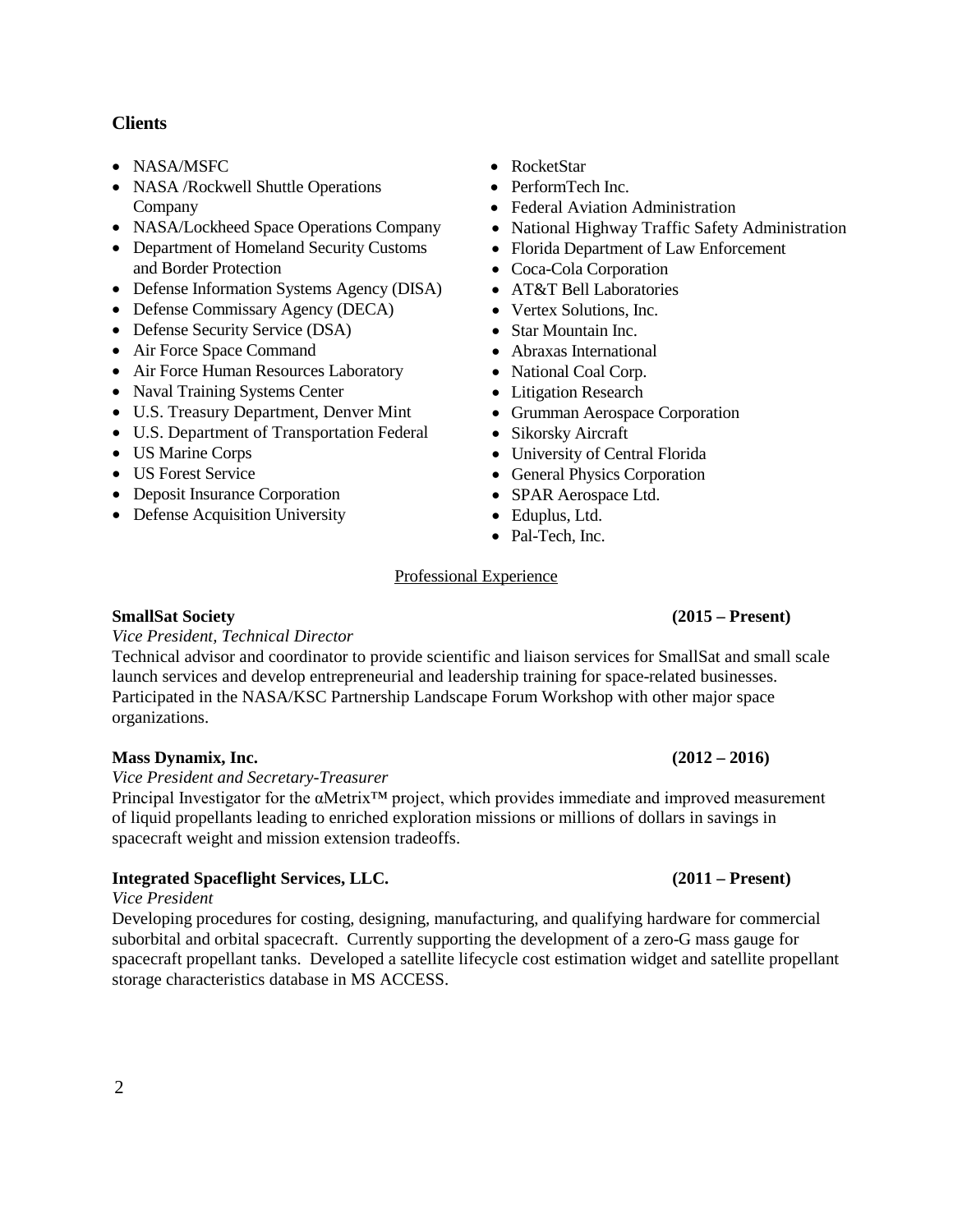## **TrailBlazer Technologies, LLC (1989 – Present)**

*Owner/Consultant*

*Consultant –* RocketStarInc. for rocket systems design and development, and business planning and development.

- Spearheaded and authored technical sections of a winning NASA MSFC proposal for aerospike pintle development contract. Currently, technical manager of the effort.
- Developed and constructed a small rocket testbed for additively manufactured aerospike rocket nozzles and performed ground testing campaign with several successful launches and recoveries.

## *Consultant -* PerformTech, Inc. for **Homeland Security Customs and Border Protection**

- Completed job task analysis for operating and maintaining border security surveillance systems, including the complete Boeing SBInet using own training analysis database to manage and analyze over 7,000 operator and maintenance tasks. Also provided a comprehensive media and methods analysis, and safety and hazards analysis of all SBI*net* tasks.
- Completed a training needs analysis to identify the scope of the pre- and post- Customs Academy curricula, the specific topics and learning objectives to be included in each, and the best delivery and assessment methods to employ in combined support of 169 customs officer tasks.
- Facilitated a team that streamlined training for the President's initiative to increase the number of available agents on the border by successfully completing a training and curriculum analysis and redesign of the Border Patrol academy curriculum at Artesia New Mexico.

### *Consultant -* PerformTech, Inc. for **Defense Commissary Agency (DeCA)**

- Developed and implemented career management systems software for the Commissary Career Processing System (CCPS), which reduced the HR personnel requirements by over 75% while improving throughput and customer satisfaction with effective personnel placement automation.
- Provided support and modernization of software and streamlining of CCP business process and DeCA HR initiatives for over 15 years.
- Developed and implemented other automated products for commissary manager evaluations, training effectiveness surveys, and prototype systems for human capital management. This work resulted in more than doubling performance efficiency while increasing customer satisfaction.
- Developed and delivered worldwide classroom training for new CCP programs and procedures.

## *Consultant -* PerformTech, Inc. for **Defense Information Systems Agency (DISA)**

- Provided management and training analysis support for more than 12 years in the areas of human resource management research and analysis, business process change facilitation, management consulting, and training administration automation in a highly technical communications and data processing environment.
- The business process engineering and strategic planning support provided to support civilianization, change management, and downsizing of DISA's activities. The migration and downsizing activities (involving over 24,000 employees and the migration of 300 processing centers into 16 centers) is considered to be one of the major success stories in modern Government.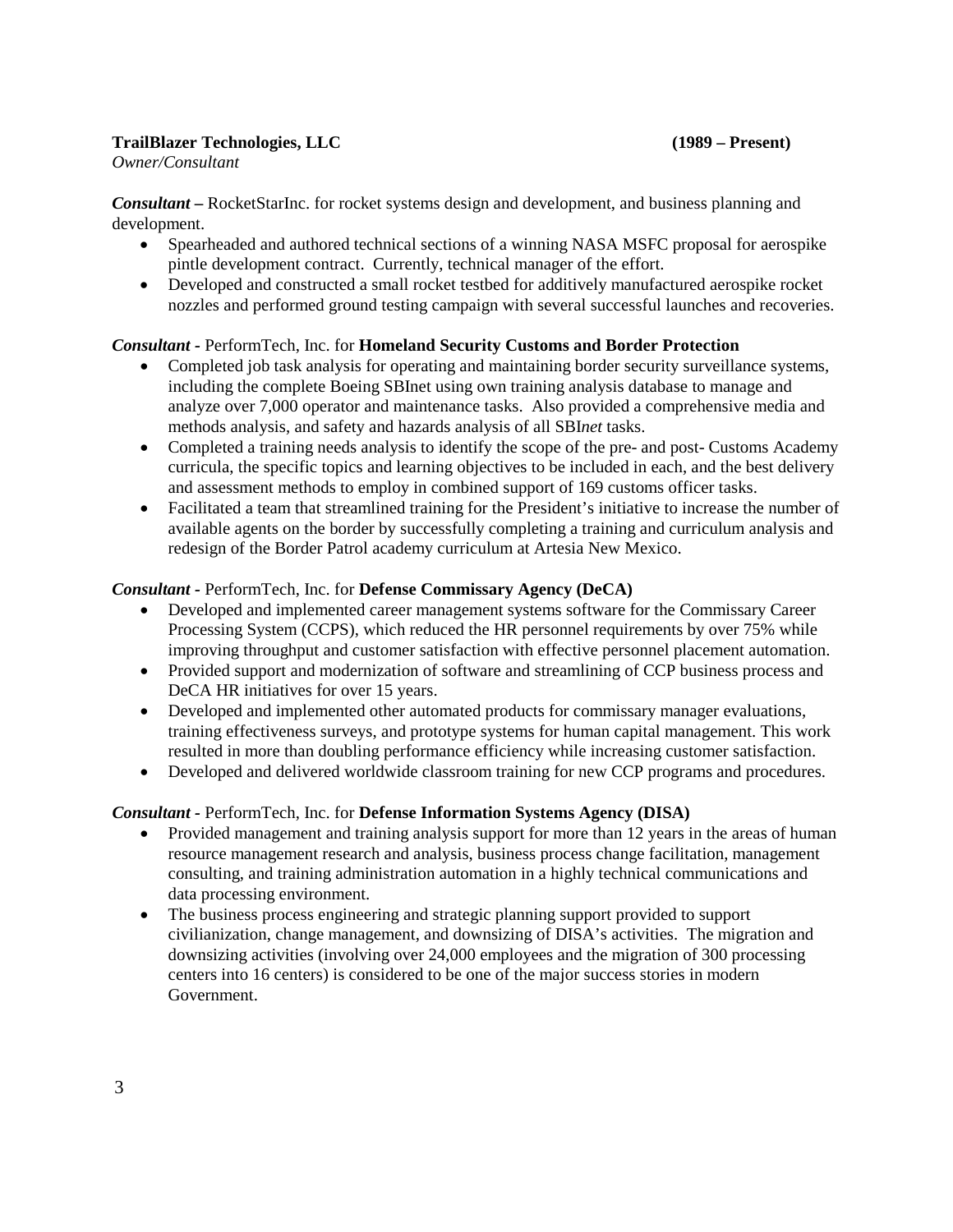• Led a team of DISA subject matter experts to develop the baseline operational implementation of DISA's Learning Management System to provide a fully functional and comprehensive training analysis and management system based on analysis of over 3800 task topics (clusters of closely related tasks) with over 4700 related training interventions with the capability of tracking the training of over 7800 employees with over 352 core position descriptions.

# *Consultant* - **Rockwell Shuttle Operations Company (RSOC)**

- Provided training analysis, design tools, and evaluation for Space Station Freedom flight crew and ground support personnel. Mentored/supported the analysis team.
- Authored the computer based training and training analysis and development section of the of the RSOC STS mission support continuation contract proposal.
- Participated in the NASA Quality Round table as a full member.

# *Consultant* - **Spar Aerospace**

• Developed training analysis, design, and evaluation tools and methodology for Space Station Freedom robotics training.

# **Barrios Technologies, Inc**. **(1989 – 1990)**

*Project Manager/Senior Engineer* 

- Founded and guided the Space Station Working Group for **Space Station Freedom** (SSF, now ISS) at **NASA**, **Johnson Space Center**, TX, through the integrated analysis of mission goals, the alignment of international enterprise stakeholders toward the accomplishment of those goals, the planning for new performance, the diagnosis of performance deficiencies, and the development, implementation, conduct, and assessment of the performance interventions needed to achieve those goals.
- Developed and applied advanced analysis tools to provide a complete and detailed organizational mission analysis, task analysis, training objectives analysis, media selection, and simulator functional requirements analysis for the **NASA** Space Station Freedom flight crew and ground support personnel as the SSF mission design began to mature.
- Developed prototype training materials for **NASA** space station training.
- Authored and presented **NASA** Space Station Freedom training analysis presentations for local, national, and international conferences.

# **United Airlines Services, Inc**. **(1986 – 1989)**

*Project Manager/Senior Project Engineer*

- Led a team to review and evaluate **NASA** astronaut and mission controller training for **Rockwell Shuttle Operations Company (RSOC)**. Developed a comprehensive set of recommendations for the improvement of existing courseware and simulation systems, a prototype Automated Training Management System, a sample of advanced Computer Based Training, and a detailed management plan and guide for the improvement of the training business process and efficient production of courseware.
- Led a team at **Lockheed Space Operations Company** to review and evaluate NASA and contractor Launch Team training, and design a complete and comprehensive Launch Team Training System (LTTS) to be used for future space operations at Kennedy Space Center.